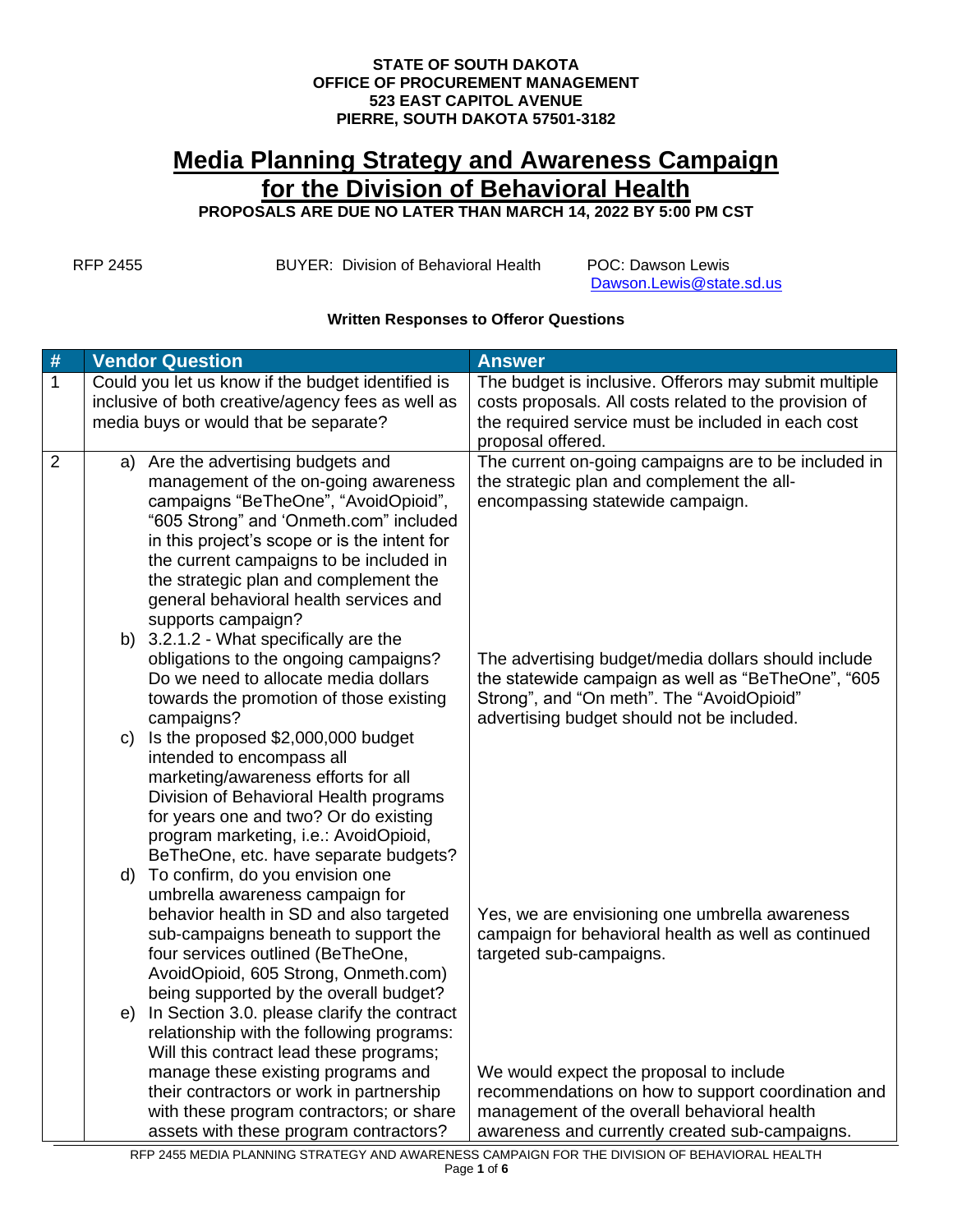|   | Developing an educational campaign for                                                                                                                                                                                                                                                                                                                                                                                                                                                                                                                                                                                                                                                                                                                                                                                                                                                                                                                                                                                                                                                                                                            |                                                                                                                                                                                                                                                                                                                                                                                                                                                                                                                                                                                                                                                                                                                                                                                                                                                              |
|---|---------------------------------------------------------------------------------------------------------------------------------------------------------------------------------------------------------------------------------------------------------------------------------------------------------------------------------------------------------------------------------------------------------------------------------------------------------------------------------------------------------------------------------------------------------------------------------------------------------------------------------------------------------------------------------------------------------------------------------------------------------------------------------------------------------------------------------------------------------------------------------------------------------------------------------------------------------------------------------------------------------------------------------------------------------------------------------------------------------------------------------------------------|--------------------------------------------------------------------------------------------------------------------------------------------------------------------------------------------------------------------------------------------------------------------------------------------------------------------------------------------------------------------------------------------------------------------------------------------------------------------------------------------------------------------------------------------------------------------------------------------------------------------------------------------------------------------------------------------------------------------------------------------------------------------------------------------------------------------------------------------------------------|
|   | publicly funded behavioral health                                                                                                                                                                                                                                                                                                                                                                                                                                                                                                                                                                                                                                                                                                                                                                                                                                                                                                                                                                                                                                                                                                                 |                                                                                                                                                                                                                                                                                                                                                                                                                                                                                                                                                                                                                                                                                                                                                                                                                                                              |
|   | services including the following:                                                                                                                                                                                                                                                                                                                                                                                                                                                                                                                                                                                                                                                                                                                                                                                                                                                                                                                                                                                                                                                                                                                 |                                                                                                                                                                                                                                                                                                                                                                                                                                                                                                                                                                                                                                                                                                                                                                                                                                                              |
|   | Campaign must support or incorporate                                                                                                                                                                                                                                                                                                                                                                                                                                                                                                                                                                                                                                                                                                                                                                                                                                                                                                                                                                                                                                                                                                              |                                                                                                                                                                                                                                                                                                                                                                                                                                                                                                                                                                                                                                                                                                                                                                                                                                                              |
|   | the following on-going awareness                                                                                                                                                                                                                                                                                                                                                                                                                                                                                                                                                                                                                                                                                                                                                                                                                                                                                                                                                                                                                                                                                                                  |                                                                                                                                                                                                                                                                                                                                                                                                                                                                                                                                                                                                                                                                                                                                                                                                                                                              |
|   | campaigns:                                                                                                                                                                                                                                                                                                                                                                                                                                                                                                                                                                                                                                                                                                                                                                                                                                                                                                                                                                                                                                                                                                                                        |                                                                                                                                                                                                                                                                                                                                                                                                                                                                                                                                                                                                                                                                                                                                                                                                                                                              |
|   | BeTheOne (suicide prevention)<br>$\circ$                                                                                                                                                                                                                                                                                                                                                                                                                                                                                                                                                                                                                                                                                                                                                                                                                                                                                                                                                                                                                                                                                                          |                                                                                                                                                                                                                                                                                                                                                                                                                                                                                                                                                                                                                                                                                                                                                                                                                                                              |
|   | AvoidOpioid (Opioid awareness<br>$\circ$                                                                                                                                                                                                                                                                                                                                                                                                                                                                                                                                                                                                                                                                                                                                                                                                                                                                                                                                                                                                                                                                                                          |                                                                                                                                                                                                                                                                                                                                                                                                                                                                                                                                                                                                                                                                                                                                                                                                                                                              |
|   | and prevention)                                                                                                                                                                                                                                                                                                                                                                                                                                                                                                                                                                                                                                                                                                                                                                                                                                                                                                                                                                                                                                                                                                                                   |                                                                                                                                                                                                                                                                                                                                                                                                                                                                                                                                                                                                                                                                                                                                                                                                                                                              |
|   | 605 Strong (Disaster Behavioral<br>$\circ$                                                                                                                                                                                                                                                                                                                                                                                                                                                                                                                                                                                                                                                                                                                                                                                                                                                                                                                                                                                                                                                                                                        |                                                                                                                                                                                                                                                                                                                                                                                                                                                                                                                                                                                                                                                                                                                                                                                                                                                              |
|   | <b>Health Supports)</b>                                                                                                                                                                                                                                                                                                                                                                                                                                                                                                                                                                                                                                                                                                                                                                                                                                                                                                                                                                                                                                                                                                                           |                                                                                                                                                                                                                                                                                                                                                                                                                                                                                                                                                                                                                                                                                                                                                                                                                                                              |
|   | Onmeth.com (meth prevention)<br>$\circ$                                                                                                                                                                                                                                                                                                                                                                                                                                                                                                                                                                                                                                                                                                                                                                                                                                                                                                                                                                                                                                                                                                           |                                                                                                                                                                                                                                                                                                                                                                                                                                                                                                                                                                                                                                                                                                                                                                                                                                                              |
| 3 | The RFP states "the plan shall<br>a)                                                                                                                                                                                                                                                                                                                                                                                                                                                                                                                                                                                                                                                                                                                                                                                                                                                                                                                                                                                                                                                                                                              | The state is supportive of evolving, refreshing and                                                                                                                                                                                                                                                                                                                                                                                                                                                                                                                                                                                                                                                                                                                                                                                                          |
|   | incorporate messaging from current                                                                                                                                                                                                                                                                                                                                                                                                                                                                                                                                                                                                                                                                                                                                                                                                                                                                                                                                                                                                                                                                                                                | building off of current messaging for "BeTheOne"; "On                                                                                                                                                                                                                                                                                                                                                                                                                                                                                                                                                                                                                                                                                                                                                                                                        |
|   | awareness campaigns." Is the state open                                                                                                                                                                                                                                                                                                                                                                                                                                                                                                                                                                                                                                                                                                                                                                                                                                                                                                                                                                                                                                                                                                           | Meth"; and "605 Strong" so that these messages stay                                                                                                                                                                                                                                                                                                                                                                                                                                                                                                                                                                                                                                                                                                                                                                                                          |
|   | to a new creative concept and campaign                                                                                                                                                                                                                                                                                                                                                                                                                                                                                                                                                                                                                                                                                                                                                                                                                                                                                                                                                                                                                                                                                                            | relevant and appropriate throughout the five year                                                                                                                                                                                                                                                                                                                                                                                                                                                                                                                                                                                                                                                                                                                                                                                                            |
|   | look for this new effort, or is it important                                                                                                                                                                                                                                                                                                                                                                                                                                                                                                                                                                                                                                                                                                                                                                                                                                                                                                                                                                                                                                                                                                      | strategic plan.                                                                                                                                                                                                                                                                                                                                                                                                                                                                                                                                                                                                                                                                                                                                                                                                                                              |
|   | to stick with what's already established?                                                                                                                                                                                                                                                                                                                                                                                                                                                                                                                                                                                                                                                                                                                                                                                                                                                                                                                                                                                                                                                                                                         |                                                                                                                                                                                                                                                                                                                                                                                                                                                                                                                                                                                                                                                                                                                                                                                                                                                              |
|   | We are trying to get a sense of how                                                                                                                                                                                                                                                                                                                                                                                                                                                                                                                                                                                                                                                                                                                                                                                                                                                                                                                                                                                                                                                                                                               | The all-encompassing campaign should have its own                                                                                                                                                                                                                                                                                                                                                                                                                                                                                                                                                                                                                                                                                                                                                                                                            |
|   | much freedom we have to evolve and                                                                                                                                                                                                                                                                                                                                                                                                                                                                                                                                                                                                                                                                                                                                                                                                                                                                                                                                                                                                                                                                                                                | unique messaging and still support ongoing                                                                                                                                                                                                                                                                                                                                                                                                                                                                                                                                                                                                                                                                                                                                                                                                                   |
|   | refresh the message with our                                                                                                                                                                                                                                                                                                                                                                                                                                                                                                                                                                                                                                                                                                                                                                                                                                                                                                                                                                                                                                                                                                                      | campaigns by incorporating their messaging into the                                                                                                                                                                                                                                                                                                                                                                                                                                                                                                                                                                                                                                                                                                                                                                                                          |
|   | recommendation.                                                                                                                                                                                                                                                                                                                                                                                                                                                                                                                                                                                                                                                                                                                                                                                                                                                                                                                                                                                                                                                                                                                                   | strategic plan. We refer to the Offeror on the process                                                                                                                                                                                                                                                                                                                                                                                                                                                                                                                                                                                                                                                                                                                                                                                                       |
|   | b) 3.2.1.1: Is the intent of this initiative to                                                                                                                                                                                                                                                                                                                                                                                                                                                                                                                                                                                                                                                                                                                                                                                                                                                                                                                                                                                                                                                                                                   | for doing this.                                                                                                                                                                                                                                                                                                                                                                                                                                                                                                                                                                                                                                                                                                                                                                                                                                              |
|   |                                                                                                                                                                                                                                                                                                                                                                                                                                                                                                                                                                                                                                                                                                                                                                                                                                                                                                                                                                                                                                                                                                                                                   |                                                                                                                                                                                                                                                                                                                                                                                                                                                                                                                                                                                                                                                                                                                                                                                                                                                              |
|   |                                                                                                                                                                                                                                                                                                                                                                                                                                                                                                                                                                                                                                                                                                                                                                                                                                                                                                                                                                                                                                                                                                                                                   | The Division is open to recommendations that would                                                                                                                                                                                                                                                                                                                                                                                                                                                                                                                                                                                                                                                                                                                                                                                                           |
|   |                                                                                                                                                                                                                                                                                                                                                                                                                                                                                                                                                                                                                                                                                                                                                                                                                                                                                                                                                                                                                                                                                                                                                   |                                                                                                                                                                                                                                                                                                                                                                                                                                                                                                                                                                                                                                                                                                                                                                                                                                                              |
|   |                                                                                                                                                                                                                                                                                                                                                                                                                                                                                                                                                                                                                                                                                                                                                                                                                                                                                                                                                                                                                                                                                                                                                   |                                                                                                                                                                                                                                                                                                                                                                                                                                                                                                                                                                                                                                                                                                                                                                                                                                                              |
|   |                                                                                                                                                                                                                                                                                                                                                                                                                                                                                                                                                                                                                                                                                                                                                                                                                                                                                                                                                                                                                                                                                                                                                   |                                                                                                                                                                                                                                                                                                                                                                                                                                                                                                                                                                                                                                                                                                                                                                                                                                                              |
|   |                                                                                                                                                                                                                                                                                                                                                                                                                                                                                                                                                                                                                                                                                                                                                                                                                                                                                                                                                                                                                                                                                                                                                   |                                                                                                                                                                                                                                                                                                                                                                                                                                                                                                                                                                                                                                                                                                                                                                                                                                                              |
|   |                                                                                                                                                                                                                                                                                                                                                                                                                                                                                                                                                                                                                                                                                                                                                                                                                                                                                                                                                                                                                                                                                                                                                   |                                                                                                                                                                                                                                                                                                                                                                                                                                                                                                                                                                                                                                                                                                                                                                                                                                                              |
|   |                                                                                                                                                                                                                                                                                                                                                                                                                                                                                                                                                                                                                                                                                                                                                                                                                                                                                                                                                                                                                                                                                                                                                   |                                                                                                                                                                                                                                                                                                                                                                                                                                                                                                                                                                                                                                                                                                                                                                                                                                                              |
|   |                                                                                                                                                                                                                                                                                                                                                                                                                                                                                                                                                                                                                                                                                                                                                                                                                                                                                                                                                                                                                                                                                                                                                   |                                                                                                                                                                                                                                                                                                                                                                                                                                                                                                                                                                                                                                                                                                                                                                                                                                                              |
|   |                                                                                                                                                                                                                                                                                                                                                                                                                                                                                                                                                                                                                                                                                                                                                                                                                                                                                                                                                                                                                                                                                                                                                   |                                                                                                                                                                                                                                                                                                                                                                                                                                                                                                                                                                                                                                                                                                                                                                                                                                                              |
|   |                                                                                                                                                                                                                                                                                                                                                                                                                                                                                                                                                                                                                                                                                                                                                                                                                                                                                                                                                                                                                                                                                                                                                   |                                                                                                                                                                                                                                                                                                                                                                                                                                                                                                                                                                                                                                                                                                                                                                                                                                                              |
|   |                                                                                                                                                                                                                                                                                                                                                                                                                                                                                                                                                                                                                                                                                                                                                                                                                                                                                                                                                                                                                                                                                                                                                   |                                                                                                                                                                                                                                                                                                                                                                                                                                                                                                                                                                                                                                                                                                                                                                                                                                                              |
|   |                                                                                                                                                                                                                                                                                                                                                                                                                                                                                                                                                                                                                                                                                                                                                                                                                                                                                                                                                                                                                                                                                                                                                   |                                                                                                                                                                                                                                                                                                                                                                                                                                                                                                                                                                                                                                                                                                                                                                                                                                                              |
|   |                                                                                                                                                                                                                                                                                                                                                                                                                                                                                                                                                                                                                                                                                                                                                                                                                                                                                                                                                                                                                                                                                                                                                   |                                                                                                                                                                                                                                                                                                                                                                                                                                                                                                                                                                                                                                                                                                                                                                                                                                                              |
|   |                                                                                                                                                                                                                                                                                                                                                                                                                                                                                                                                                                                                                                                                                                                                                                                                                                                                                                                                                                                                                                                                                                                                                   |                                                                                                                                                                                                                                                                                                                                                                                                                                                                                                                                                                                                                                                                                                                                                                                                                                                              |
|   |                                                                                                                                                                                                                                                                                                                                                                                                                                                                                                                                                                                                                                                                                                                                                                                                                                                                                                                                                                                                                                                                                                                                                   |                                                                                                                                                                                                                                                                                                                                                                                                                                                                                                                                                                                                                                                                                                                                                                                                                                                              |
|   |                                                                                                                                                                                                                                                                                                                                                                                                                                                                                                                                                                                                                                                                                                                                                                                                                                                                                                                                                                                                                                                                                                                                                   |                                                                                                                                                                                                                                                                                                                                                                                                                                                                                                                                                                                                                                                                                                                                                                                                                                                              |
|   |                                                                                                                                                                                                                                                                                                                                                                                                                                                                                                                                                                                                                                                                                                                                                                                                                                                                                                                                                                                                                                                                                                                                                   |                                                                                                                                                                                                                                                                                                                                                                                                                                                                                                                                                                                                                                                                                                                                                                                                                                                              |
|   |                                                                                                                                                                                                                                                                                                                                                                                                                                                                                                                                                                                                                                                                                                                                                                                                                                                                                                                                                                                                                                                                                                                                                   |                                                                                                                                                                                                                                                                                                                                                                                                                                                                                                                                                                                                                                                                                                                                                                                                                                                              |
|   |                                                                                                                                                                                                                                                                                                                                                                                                                                                                                                                                                                                                                                                                                                                                                                                                                                                                                                                                                                                                                                                                                                                                                   |                                                                                                                                                                                                                                                                                                                                                                                                                                                                                                                                                                                                                                                                                                                                                                                                                                                              |
|   |                                                                                                                                                                                                                                                                                                                                                                                                                                                                                                                                                                                                                                                                                                                                                                                                                                                                                                                                                                                                                                                                                                                                                   |                                                                                                                                                                                                                                                                                                                                                                                                                                                                                                                                                                                                                                                                                                                                                                                                                                                              |
|   |                                                                                                                                                                                                                                                                                                                                                                                                                                                                                                                                                                                                                                                                                                                                                                                                                                                                                                                                                                                                                                                                                                                                                   |                                                                                                                                                                                                                                                                                                                                                                                                                                                                                                                                                                                                                                                                                                                                                                                                                                                              |
|   |                                                                                                                                                                                                                                                                                                                                                                                                                                                                                                                                                                                                                                                                                                                                                                                                                                                                                                                                                                                                                                                                                                                                                   |                                                                                                                                                                                                                                                                                                                                                                                                                                                                                                                                                                                                                                                                                                                                                                                                                                                              |
|   |                                                                                                                                                                                                                                                                                                                                                                                                                                                                                                                                                                                                                                                                                                                                                                                                                                                                                                                                                                                                                                                                                                                                                   |                                                                                                                                                                                                                                                                                                                                                                                                                                                                                                                                                                                                                                                                                                                                                                                                                                                              |
|   |                                                                                                                                                                                                                                                                                                                                                                                                                                                                                                                                                                                                                                                                                                                                                                                                                                                                                                                                                                                                                                                                                                                                                   |                                                                                                                                                                                                                                                                                                                                                                                                                                                                                                                                                                                                                                                                                                                                                                                                                                                              |
|   |                                                                                                                                                                                                                                                                                                                                                                                                                                                                                                                                                                                                                                                                                                                                                                                                                                                                                                                                                                                                                                                                                                                                                   |                                                                                                                                                                                                                                                                                                                                                                                                                                                                                                                                                                                                                                                                                                                                                                                                                                                              |
|   |                                                                                                                                                                                                                                                                                                                                                                                                                                                                                                                                                                                                                                                                                                                                                                                                                                                                                                                                                                                                                                                                                                                                                   |                                                                                                                                                                                                                                                                                                                                                                                                                                                                                                                                                                                                                                                                                                                                                                                                                                                              |
| 5 |                                                                                                                                                                                                                                                                                                                                                                                                                                                                                                                                                                                                                                                                                                                                                                                                                                                                                                                                                                                                                                                                                                                                                   |                                                                                                                                                                                                                                                                                                                                                                                                                                                                                                                                                                                                                                                                                                                                                                                                                                                              |
|   | know what the split in has been the past?                                                                                                                                                                                                                                                                                                                                                                                                                                                                                                                                                                                                                                                                                                                                                                                                                                                                                                                                                                                                                                                                                                         | budgeted amounts. Proposals should include<br>recommendations on how best to split to maximize                                                                                                                                                                                                                                                                                                                                                                                                                                                                                                                                                                                                                                                                                                                                                               |
| 4 | roll existing campaigns, including<br>BeTheOne, AvoidOpioid, 605 Strong and<br>OnMeth, into one overall departmental<br>campaign? Or is the intent to provide on-<br>going strategy for existing campaigns<br>that are currently managed by several<br>agencies?<br>c) 3.2.1.2 Describe the process for the<br>migration of data from existing<br>campaigns into your oversight and/or<br>working collaboratively with the vendors<br>of the existing campaigns.<br>d) How many vendors are currently working<br>on the campaigns outlined in the RFP?<br>The purchase of service contract will be<br>a)<br>issued for a period of three (3) years with<br>an anticipated start date of July 1, 2022,<br>to May 31, 2025. Can you confirm the<br>total budget for this entire 3-year term is<br>\$2,000,000, then \$250,000 to support<br>subsequent years?<br>b) Is the \$2.0 million budget (plus the 250k)<br>for the entire 3-year program?<br>Is the \$2,000,000 the combined total for<br>C)<br>all five years of the contract, or is that to<br>be spent within the first three years?<br>If the budget is all inclusive, could you let us | provide efficient and effective use of existing<br>campaigns and how best to manage them.<br>We would look to the proposal to recommend a<br>strategy to migrate existing campaigns into the<br>larger strategic plan.<br>Currently, the Division of Behavioral Health is<br>working with two vendors on current campaigns.<br>\$2,000,000 for year one and year two is to support<br>the development of a five-year strategic plan and<br>the comprehensive media campaign and<br>approximately \$250,000 to support on-going costs<br>starting in year three. Although this is the<br>anticipated budget, the Division of Behavioral Health<br>remains flexible on proposals to ensure the intent of<br>the RFP is carried out effectively and can be<br>supported and built from in future years.<br>There is no identified split in the past using these |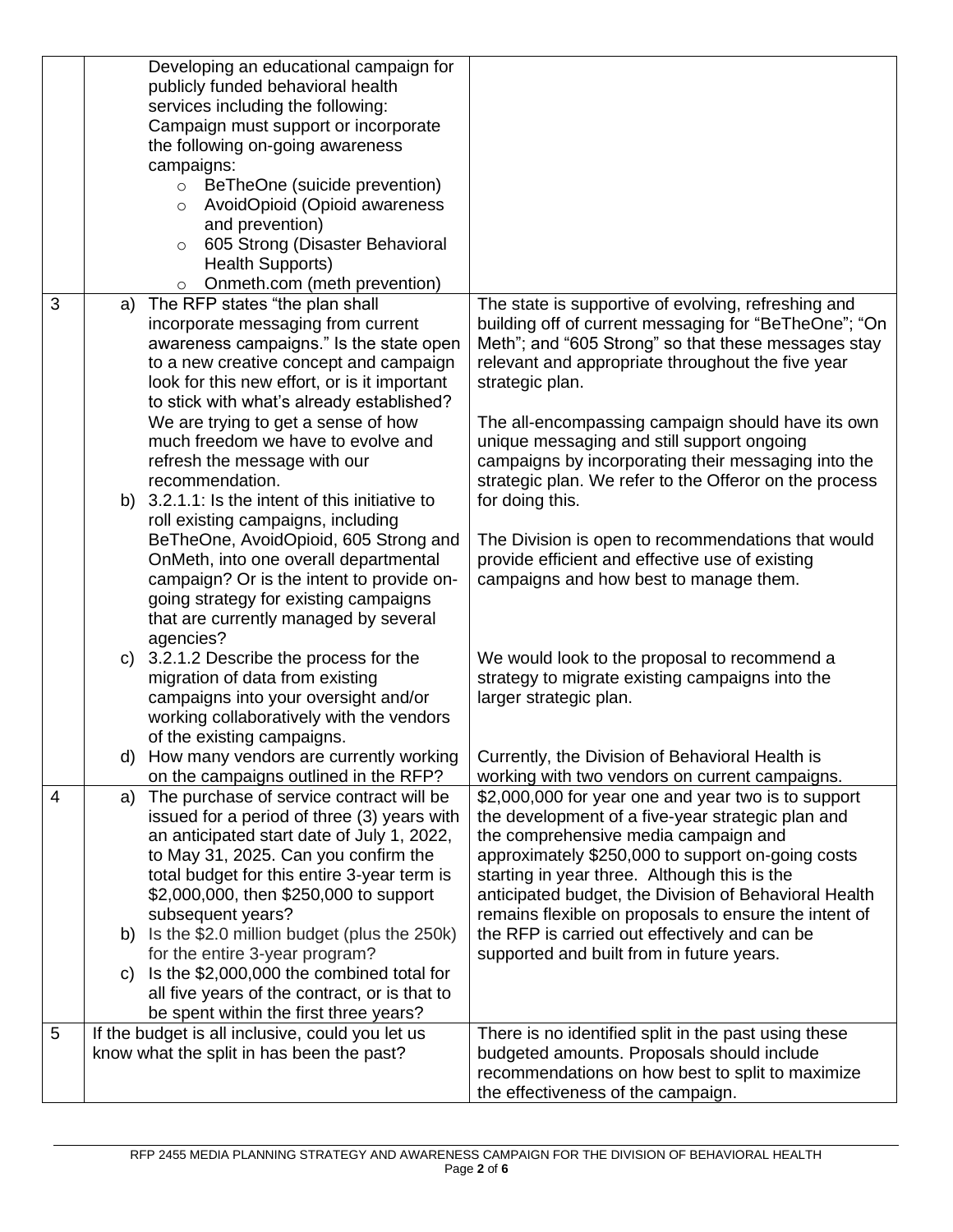| $\,6\,$        | Will there be any grant funding or resources that                                   | No, at this time, there are no directives arising from                                                    |
|----------------|-------------------------------------------------------------------------------------|-----------------------------------------------------------------------------------------------------------|
|                | will dictate how media budgets are used? (i.e. X<br>amount needs to be spent on TV) | grant funding on how the media budget is to be used.                                                      |
| $\overline{7}$ | Could you let us know if you have a local                                           | The RFP does not preclude a Canadian firm.                                                                |
|                | preference or are you open to a Canadian                                            |                                                                                                           |
|                | agency that has done similar work with the<br>clients across North America?         |                                                                                                           |
| 8              | a) 3.2.8 - Can you please provide a list of                                         | <b>Behavioral Health:</b>                                                                                 |
|                | the social accounts and websites?                                                   | https://dss.sd.gov/behavioralhealth/default.aspx                                                          |
|                | b) Are the four services listed the only                                            | 605 Strong:                                                                                               |
|                | campaigns that will have to be                                                      | https://www.605strong.com/<br><b>SD Suicide Prevention:</b>                                               |
|                | incorporated to this overall strategy or<br>are there others? There is "OnTrack SD" | https://sdsuicideprevention.org/                                                                          |
|                | listed on the site, will that be included?                                          | SD Prevention Facebook:                                                                                   |
|                | c) What website and social media platforms                                          | https://www.facebook.com/southdakotaprevention                                                            |
|                | are you using currently that we would                                               | AvoidOpioid:                                                                                              |
|                | need to consider in our plan? Which<br>social media platforms are currently         | https://www.avoidopioidsd.com/<br>Anyone.Everyone:                                                        |
|                | being used, and for which programs?                                                 | https://onmeth.com/                                                                                       |
|                |                                                                                     | BeTheOne:                                                                                                 |
|                |                                                                                     | https://sdsuicideprevention.org/be-the-1-sd/<br><b>DSS Facebook:</b>                                      |
|                |                                                                                     | https://www.facebook.com/SouthDakotaDSS                                                                   |
|                |                                                                                     | DSS Instagram:                                                                                            |
|                |                                                                                     | https://www.instagram.com/sddepartmentofsocialservi                                                       |
|                |                                                                                     | ces/<br><b>DSS Twitter:</b>                                                                               |
|                |                                                                                     | https://twitter.com/SouthDakotaDSS                                                                        |
|                |                                                                                     | <b>DSS LinkedIn:</b>                                                                                      |
|                |                                                                                     | https://www.linkedin.com/company/southdakota-                                                             |
|                |                                                                                     | department-of-social-services                                                                             |
|                |                                                                                     | Currently Facebook, Instagram, LinkedIn, Twitter and                                                      |
|                |                                                                                     | Snapchat are the primary social media platforms                                                           |
| 9              | Is there one website we want to direct people to                                    | being used.<br>Behavioral Health:                                                                         |
|                | find behavioral health services?                                                    | https://dss.sd.gov/behavioralhealth/default.aspx                                                          |
| 10             | a) What are all the state publicly funded                                           | The Division of Behavioral Health provides                                                                |
|                | behavioral health services?<br>b) The RFP mentions supporting publicly              | administrative oversight to state funded mental health                                                    |
|                | funded behavioral health providers. How                                             | and substance use prevention and treatment<br>services.                                                   |
|                | many are there in SD that we'd have to                                              |                                                                                                           |
|                | support?                                                                            | For more information about state funded behavioral                                                        |
|                | On page 6, you reference "options to<br>C)                                          | health services and providers, visit:<br>https://dss.sd.gov/behavioralhealth/services.aspx                |
|                | support publicly funded behavioral health<br>providers with localized education     |                                                                                                           |
|                | campaigns, social media marketing," etc.                                            | Contracted providers use a mix of television, radio,                                                      |
|                | Could you list the providers/communities                                            | print and social media to raise awareness within the                                                      |
|                | and tactics already employed? Also, are                                             | communities they serve. We encourage, but do not                                                          |
|                | these localized campaigns included<br>within the State's annual budget or           | require, contracted providers to utilize campaign<br>materials in their promotion. There is no additional |
|                | accomplished via additional budgets with                                            | budget available at the state level for localized                                                         |
|                | the local providers? This will help our                                             | campaigns.                                                                                                |
|                | team scope this section.                                                            |                                                                                                           |
|                |                                                                                     |                                                                                                           |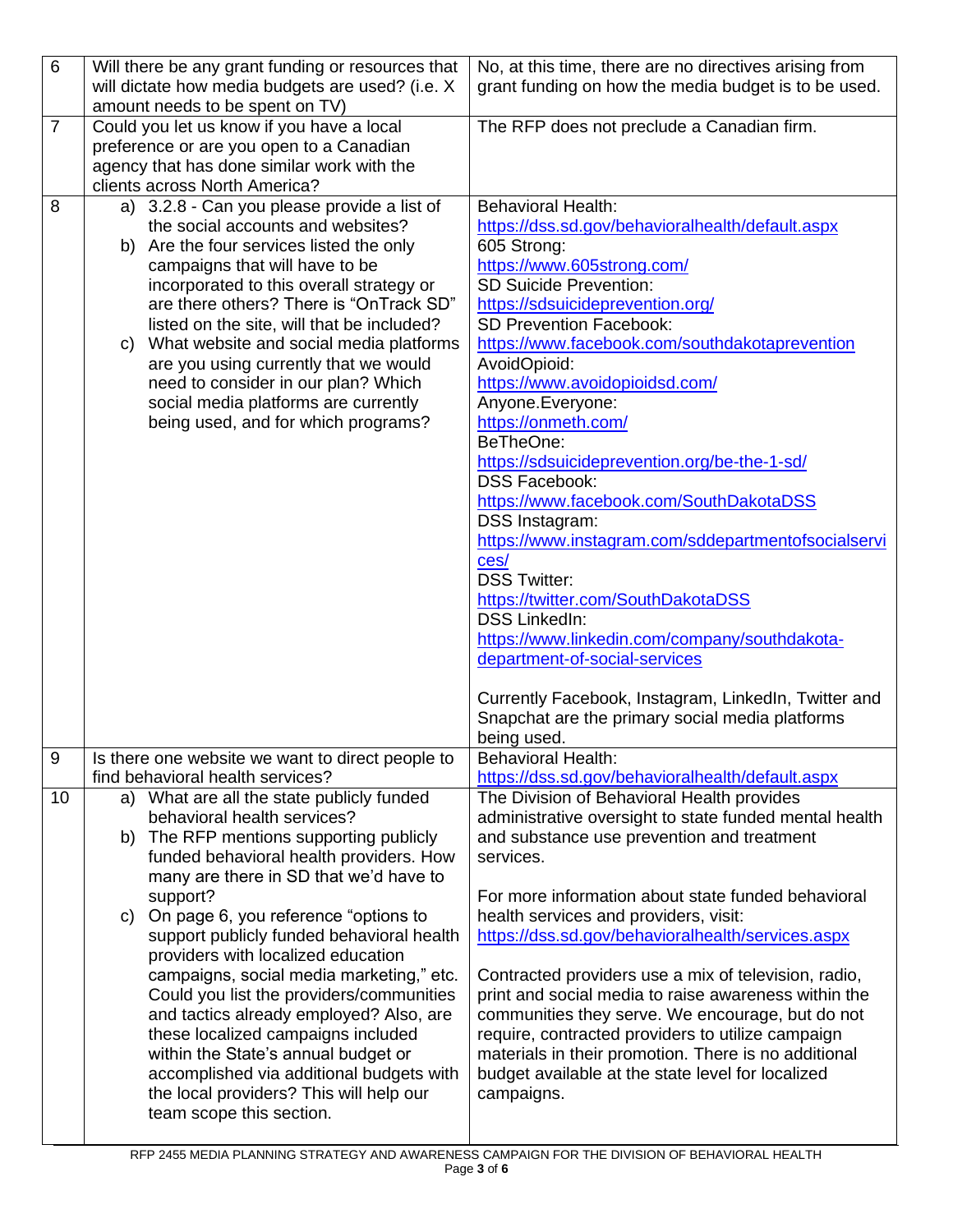| 11       | 3.2.10 - Is there a preferred reporting system?<br>For example, TapClicks?                                                                                                                                                                                                                                                                                                                                                                                                               | There is no preferred reporting system. We refer to<br>the Offeror to propose what they feel would best fit<br>the needs.                                                                                                                                                                                                                                                                                                                                                                                                                                                                                                                                                                                                                                                                             |
|----------|------------------------------------------------------------------------------------------------------------------------------------------------------------------------------------------------------------------------------------------------------------------------------------------------------------------------------------------------------------------------------------------------------------------------------------------------------------------------------------------|-------------------------------------------------------------------------------------------------------------------------------------------------------------------------------------------------------------------------------------------------------------------------------------------------------------------------------------------------------------------------------------------------------------------------------------------------------------------------------------------------------------------------------------------------------------------------------------------------------------------------------------------------------------------------------------------------------------------------------------------------------------------------------------------------------|
| 12<br>13 | Under the Scope of Work, goals and aspects to<br>be included in the five year strategic plan are<br>listed in several paragraphs; including themes of<br>messaging and the inclusion of options to<br>support publicly funded behavioral health<br>providers. These aspects are not listed under<br><b>Proposal Requirements and Company</b><br>Qualifications, however, is there a section where<br>we should describe our approach?<br>In section 3.1.1 you ask for previous Strategic | Offerors can speak to each of the elements called out<br>in Section 3.0 Scope of Work as part of the overall<br>submitted proposal.<br>Provide two previously developed strategic plans,                                                                                                                                                                                                                                                                                                                                                                                                                                                                                                                                                                                                              |
|          | plan examples, are you wanting a list of<br>previous strategic plans including<br>agency/company, goals, budgets, deliverables -<br>or – are you wanting us to supply actual plans<br>that have been developed?                                                                                                                                                                                                                                                                          | similar to the strategic plan being requested.                                                                                                                                                                                                                                                                                                                                                                                                                                                                                                                                                                                                                                                                                                                                                        |
| 14       | There seems to be a back and forth usage of<br>Strategic Plan and Media plan when talking<br>about the five year planning. Is this a full agency<br>strategic planning process (vision, mission,<br>values, media planning) or focused on media<br>specific activates only?                                                                                                                                                                                                              | The Strategic Plan should provide a five-year vision<br>with goals and outcomes identified of the behavioral<br>health awareness campaign and sub-campaigns. A<br>media plan should be a component of the strategic<br>plan.                                                                                                                                                                                                                                                                                                                                                                                                                                                                                                                                                                          |
| 15       | Have there been any overarching brand<br>campaigns for behavioral health in the past or<br>will this be the first?                                                                                                                                                                                                                                                                                                                                                                       | This will be the first.                                                                                                                                                                                                                                                                                                                                                                                                                                                                                                                                                                                                                                                                                                                                                                               |
|          |                                                                                                                                                                                                                                                                                                                                                                                                                                                                                          |                                                                                                                                                                                                                                                                                                                                                                                                                                                                                                                                                                                                                                                                                                                                                                                                       |
| 16       | What marketing support is there from national<br>federal agencies for these types of services?                                                                                                                                                                                                                                                                                                                                                                                           | None known at this time.                                                                                                                                                                                                                                                                                                                                                                                                                                                                                                                                                                                                                                                                                                                                                                              |
| 17       | Is the primary audience those who are in<br>a)<br>need of the services or is there a referral<br>aspect (i.e. parents, support systems,<br>$etc.)$ ?<br>Is there any research or specifics on<br>b)<br>audiences or populations of interest for<br>each campaign?                                                                                                                                                                                                                        | Anyone can be affected by a behavioral health crisis<br>and need to know where/how to find services. The<br>campaign messaging should reach broad<br>demographics, including but not limited to American<br>Indians and rural South Dakotans. The campaign will<br>need to develop tactics specific to target audiences<br>across all ages and demographics. The techniques<br>used to message to adolescents ages 13-17 may<br>differ from the messaging used to reach young adults<br>ages 18-26 as well as taking into consideration the<br>different impacted socioeconomic factors within the<br>targeted populations and adjust the messaging<br>accordingly. Messaging that speaks directly to those<br>in need of services as well as to friends, family and<br>community should be included. |
| 18<br>19 | There is mention of assistance in migrating data.<br>What kind of data are you referencing?<br>(reporting data, first-party data, audience details,<br>$etc.$ )<br>a) What key performance indicators (KPIs)                                                                                                                                                                                                                                                                             | Data may vary based on the campaign but can<br>include website analytics, video views, broadcast<br>metrics etc.<br>Website activity; media reach; media                                                                                                                                                                                                                                                                                                                                                                                                                                                                                                                                                                                                                                              |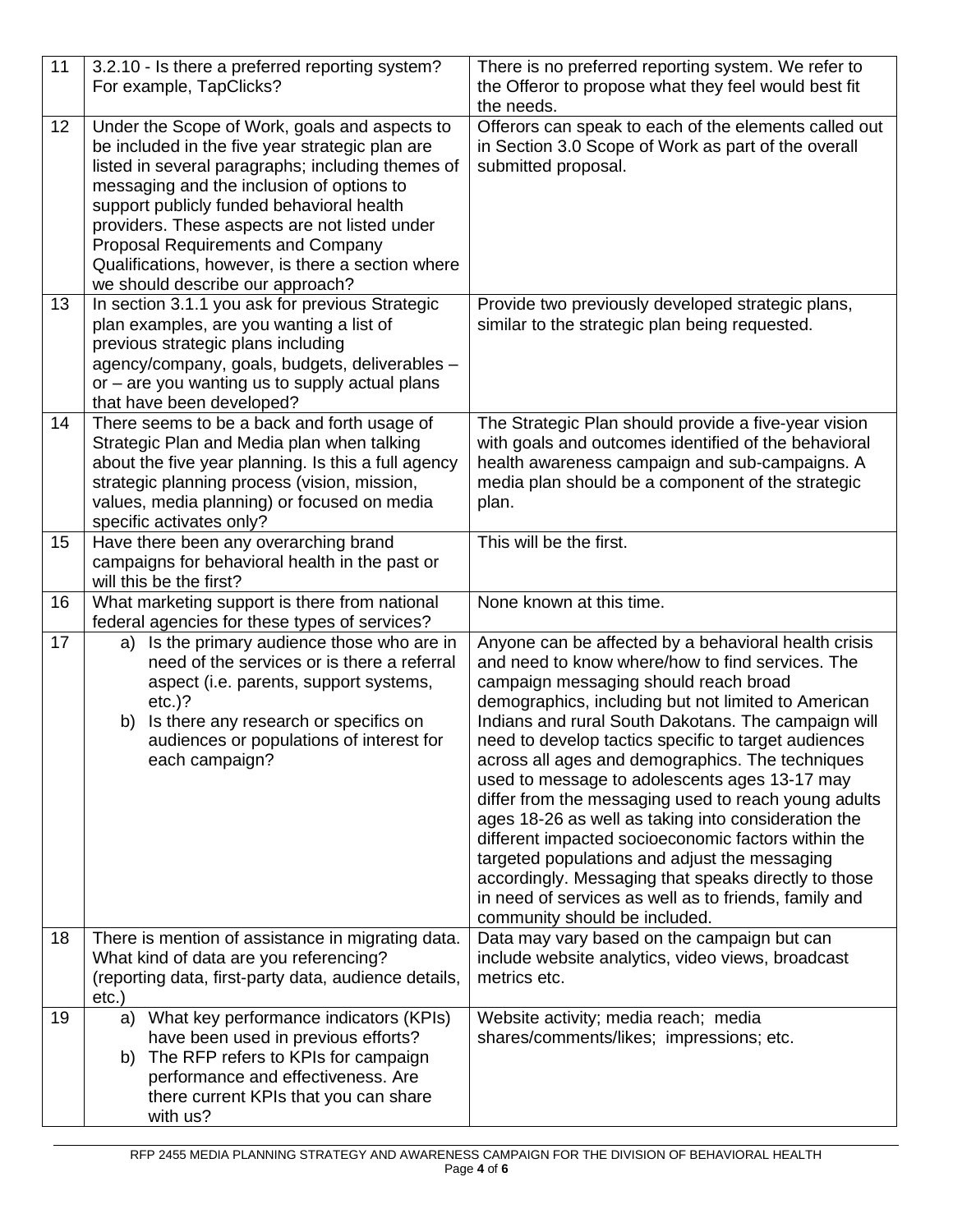| 20 | Is there any market research as to how services<br>vary across the state? (i.e. difference for rural vs<br>metro)                                                                                                                                                                                                                                                                                                                                                                                                                                                                                                                | No known market research.                                                                                                                                                                                                                                                                                                                                                                                                                                                                      |
|----|----------------------------------------------------------------------------------------------------------------------------------------------------------------------------------------------------------------------------------------------------------------------------------------------------------------------------------------------------------------------------------------------------------------------------------------------------------------------------------------------------------------------------------------------------------------------------------------------------------------------------------|------------------------------------------------------------------------------------------------------------------------------------------------------------------------------------------------------------------------------------------------------------------------------------------------------------------------------------------------------------------------------------------------------------------------------------------------------------------------------------------------|
| 21 | Are there any safety parameters or regulations<br>we need to be aware of from a data privacy<br>standpoint in either our messaging, targeting, or<br>reporting?                                                                                                                                                                                                                                                                                                                                                                                                                                                                  | <b>No</b>                                                                                                                                                                                                                                                                                                                                                                                                                                                                                      |
| 22 | Is it your desire to identify one agency to fulfill all<br>the work outlined in the RFP?                                                                                                                                                                                                                                                                                                                                                                                                                                                                                                                                         | Yes, the ideal proposal will fulfill all needs identified in<br>the RFP.                                                                                                                                                                                                                                                                                                                                                                                                                       |
| 23 | a) Is the rollout of the 988 hotline part of<br>this initiative?<br>b) On page 5, you reference the new<br><b>National Suicide Prevention Lifeline will</b><br>transition to 988 beginning in July 2022.<br>This contract will be awarded May 13,<br>2022 – with work to begin in July 2022.<br>Will a new campaign be created to<br>message this prior to July 2022 (with<br>your current agency)? Or will this need to<br>be a "hit the ground running" creative<br>development task to begin immediately?<br>This will help our team better understand<br>how to plan for the 988 transition<br>campaign within our response. | The intent of the campaign is to bring awareness<br>around 988 within South Dakota as well as provide<br>clarification as to the role of 211.<br>988 messaging is also being supported at the national<br>level and states are being asked not to create<br>campaigns directly focusing on 988 until further<br>directed by our federal partners. However, any<br>localized suicide prevention awareness<br>materials/media developed will need to incorporate<br>988 as the resource hotline. |
| 24 | Has an allocation already been made for this<br>campaign? / How is the client getting funding for<br>this project?                                                                                                                                                                                                                                                                                                                                                                                                                                                                                                               | \$2,000,000 has been allocated to support the<br>project in year one and year two and approximately<br>\$250,000 to support on-going costs starting in year<br>three. As noted in the RFP, this is the anticipated<br>budget at this time, but the Division of Behavioral<br>Health remains flexible on proposals to ensure the<br>intent of the RFP is carried out effectively and can<br>be built from in future years.                                                                      |
| 25 | Who will be on the board reviewing responses?                                                                                                                                                                                                                                                                                                                                                                                                                                                                                                                                                                                    | The team will consist of subject matter experts from<br>the Division of Behavioral Health as well as policy and<br>communications staff from the Department of Social<br>Services.                                                                                                                                                                                                                                                                                                             |
| 26 | How would you track success for this<br>campaign? How have you measured success in<br>the past? What worked/is working well? What<br>didn't?                                                                                                                                                                                                                                                                                                                                                                                                                                                                                     | Past measures of success included web analytics and<br>pre/post-test data from town hall and school<br>presentations. Proposals should include how<br>campaign success will be measured based on the<br>tactics proposed.                                                                                                                                                                                                                                                                      |
| 27 | Do you have data or research to share<br>a)<br>on your target audience (behaviors,<br>perceptions, attitudinal, etc.)? Could you<br>share stats on Helpline stats from the<br>past two years? (calls and chats,<br>services requested etc.)<br>b) How do you measure mental wellbeing in<br>a community?<br>c) What has been the most prominent<br>mental health concern for South<br>Dakotans in the past two years?                                                                                                                                                                                                            | This will vary based on the audience, but data to<br>review includes the following:<br>National Survey on Drug Use and Health:<br>https://www.samhsa.gov/data/data-we-collect/nsduh-<br>national-survey-drug-use-and-health<br>Treatment Episode Data Set (TEDS):<br>https://www.samhsa.gov/data/data-we-collect/teds-<br>treatment-episode-data-set<br>The Youth Risk Behavior Survey (YRBS)<br>https://www.cdc.gov/healthyyouth/data/yrbs/data.htm#<br>2017                                  |
| 28 | What do you wish people knew about calling the<br>Helpline in South Dakota?                                                                                                                                                                                                                                                                                                                                                                                                                                                                                                                                                      | The phone number for the hotline and what will<br>happen once they call.                                                                                                                                                                                                                                                                                                                                                                                                                       |